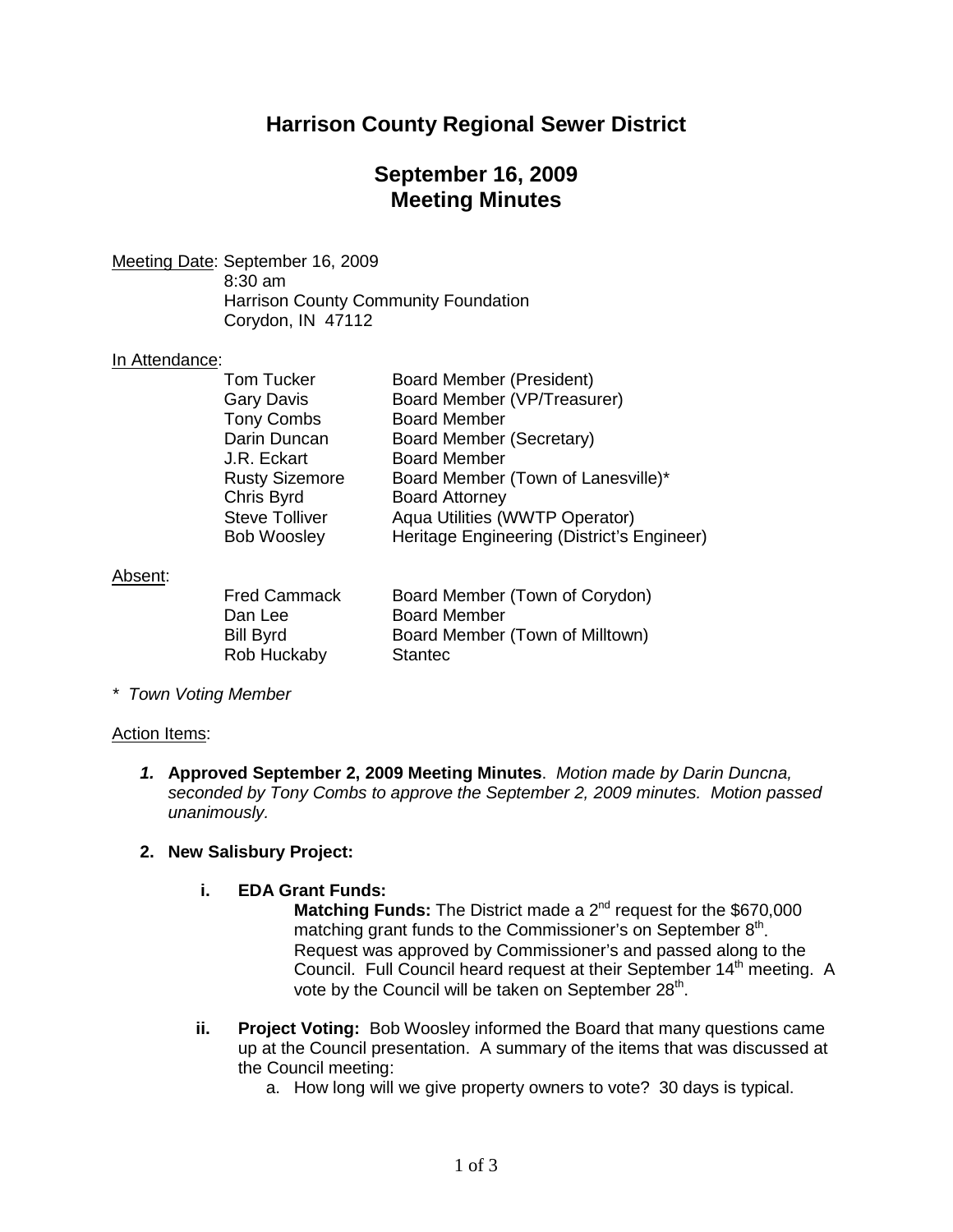- b. Do property owners vote at the meeting? Yes they can vote at the meeting but you also allow those not able to attend to mail in their ballots.
- c. How many votes will it take to pass? Typically 50% of the returned ballots. *A motion was made by JR Eckart, seconded by Gary Davis to require 50% of the returned ballots to pass or fail the project. Motion passed unanimously.*
- d. Will the District offer financing to the property owners? No, however, the District will contact local lending institutions in an effort to offer low interest loan options to the property owners.
- e. Explain to the property owners what their costs will be.
	- 1. Initial Project Cost
	- 2. Plumbing Cost
	- 3. Monthly User Fees
- *f.* Explain to the Property Owners how the monthly user fees are calculated. *Bob Woosley is to calculate sample monthly user fees for some of the businesses and forward this information to the Council prior to their next meeting.*
- g. Explain to the Property Owners how the District arrived at the \$15k Project Cost fee.
- h. The Council indicated they may support providing additional funding to help lower the \$15k fee.
- **iii. Schedule:**
	- a. Assuming the Council approves the funding request at their September  $28<sup>th</sup>$  meeting – voting will occur during the month of November.
- **3. Berkshire WWTP Monthly Operations Report for August:** Steve Tolliver presented the monthly operations report for the month of August. Plant continues to meet all effluent permit limits. No violations occurred during the month. *Motion made by Darin Duncan, seconded by Rusty Sizemore to accept the monthly operations report for August. Motion passed unanimously.*
- **4. Berkshire WWTP Generator Installation:** Steve Tolliver reported that work is underway on the installation of the generator. He anticipates all work being completed by the end of September (weather dependent).
- **5. Treasurer's Report for August:** Gary Davis presented his Treasurer's report for the month of August. A copy of the report is attached to these minutes. *Motion made by Rusty Sizemore, seconded by Tony Combs to approve the Treasurer's report. Motion passed unanimously.*
- **6. Invoices:**

Dillman, Chastain, & Byrd (\$150) (Operations Account .02) – Board Attorney fees for attendance at meetings: *Motion made by Gary Davis, seconded by Darin Duncan to approve invoice. Motion passed unanimously.*

- **7. 2010 Budget:** The 2010 Budget shall be prepared and sent to all Board members for review prior to the next meeting. A few items to include or consider:
	- **i.** Show how the Board is moving towards self funding and when we anticipate that to happen.
	- **ii.** Explain why we did not request a budget for 2009.